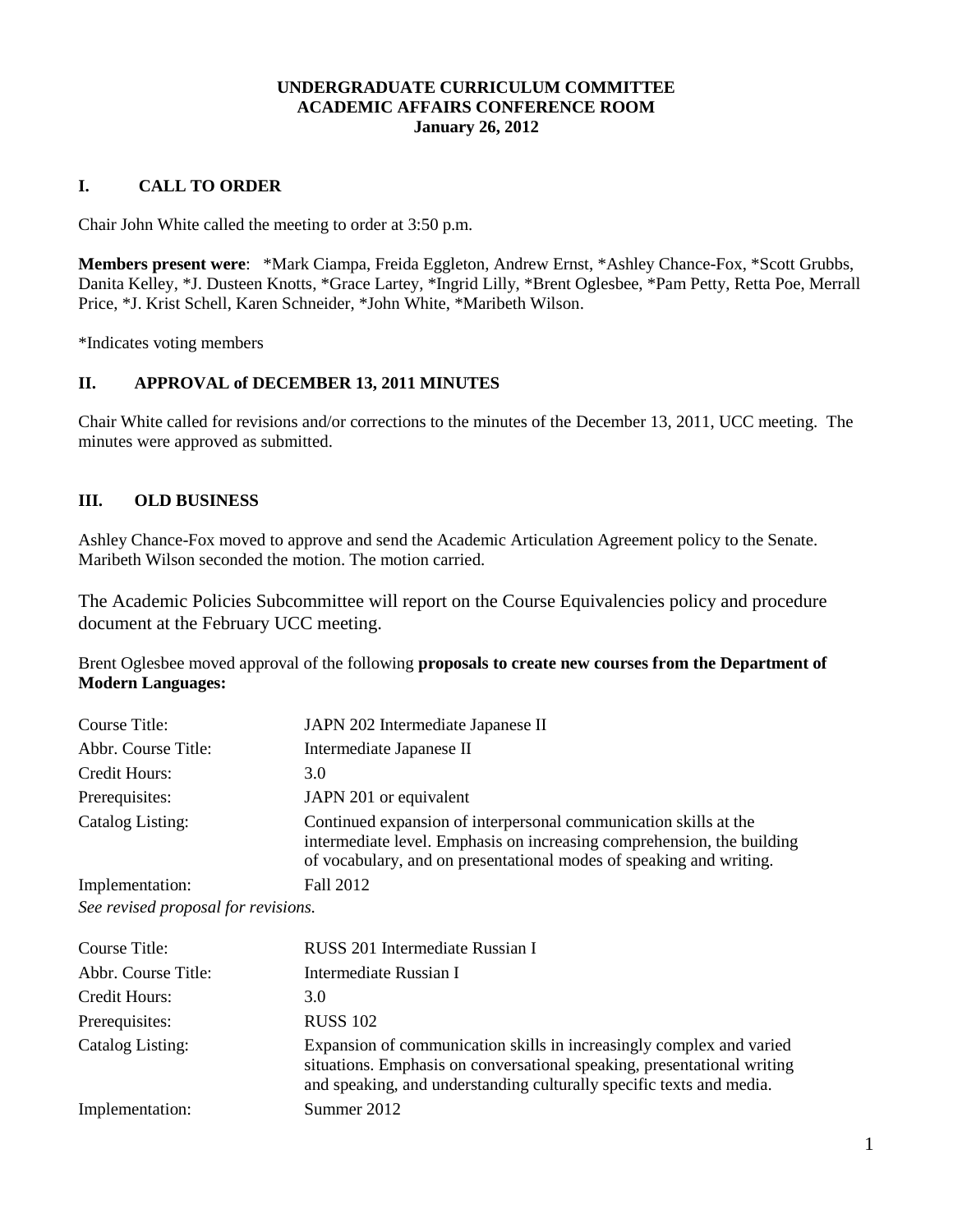*See revised proposal for revisions.*

J. Dusteen Knotts seconded the motion. The motion carried.

Maribeth Wilson moved to return the following **proposal to create a new certificate program to the Ogden College of Science and Engineering Curriculum Committee:**

| Program Title:                 | CNSS 4011 Certificate                                                                                                                                                                                                                                                                        |
|--------------------------------|----------------------------------------------------------------------------------------------------------------------------------------------------------------------------------------------------------------------------------------------------------------------------------------------|
| <b>Required Hours:</b>         | 6.0                                                                                                                                                                                                                                                                                          |
| <b>Catalog Description:</b>    | CNSS 4011 Certificate requires a minimum of 6 semester hours. It is<br>designed for students wishing to gain knowledge in the information<br>assurance area. The student pursuing the certificate must complete the<br>following course sequence with a grade of C or better in each course: |
|                                | CS 157 Information Security I (3 hours)<br>CS 257 Information Security II (3 hours)                                                                                                                                                                                                          |
| <b>Effective Catalog Year:</b> | Spring 2012                                                                                                                                                                                                                                                                                  |

Ashley Chance-Fox seconded the motion. The motion carried.

#### **IV. NEW BUSINESS**

### **REPORT FROM THE UNIVERSITY COLLEGE**

Pam Petty moved to postpone definitely to the next meeting the following **proposal to revise a program from the Department of Leadership Studies:**

| Program Title:                 | Bachelor of Science in Organizational Leadership                                                                                                                                                                                               |
|--------------------------------|------------------------------------------------------------------------------------------------------------------------------------------------------------------------------------------------------------------------------------------------|
| Reference Number:              | 545                                                                                                                                                                                                                                            |
| Identification:                | Proposed changes include a waiver of up to 12 credit hours in upper<br>division hours for students transferring into the program with an applied<br>associate degree. Programmatic changes also include revision of courses<br>in the program. |
| <b>Effective Catalog Year:</b> | Fall 2012                                                                                                                                                                                                                                      |

Maribeth Wilson seconded the motion. The motion to postpone definitely carried.

#### **REPORT FROM THE COLLEGE OF EDUCATION AND BEHAVIORAL SCIENCE**

#### **Information**

#### **Proposal to change course prefix EXED (Exceptional Education)**

| <b>Current Course Prefix:</b> | <b>EXED</b> |
|-------------------------------|-------------|
| Proposed Course Prefix:       | <b>SPED</b> |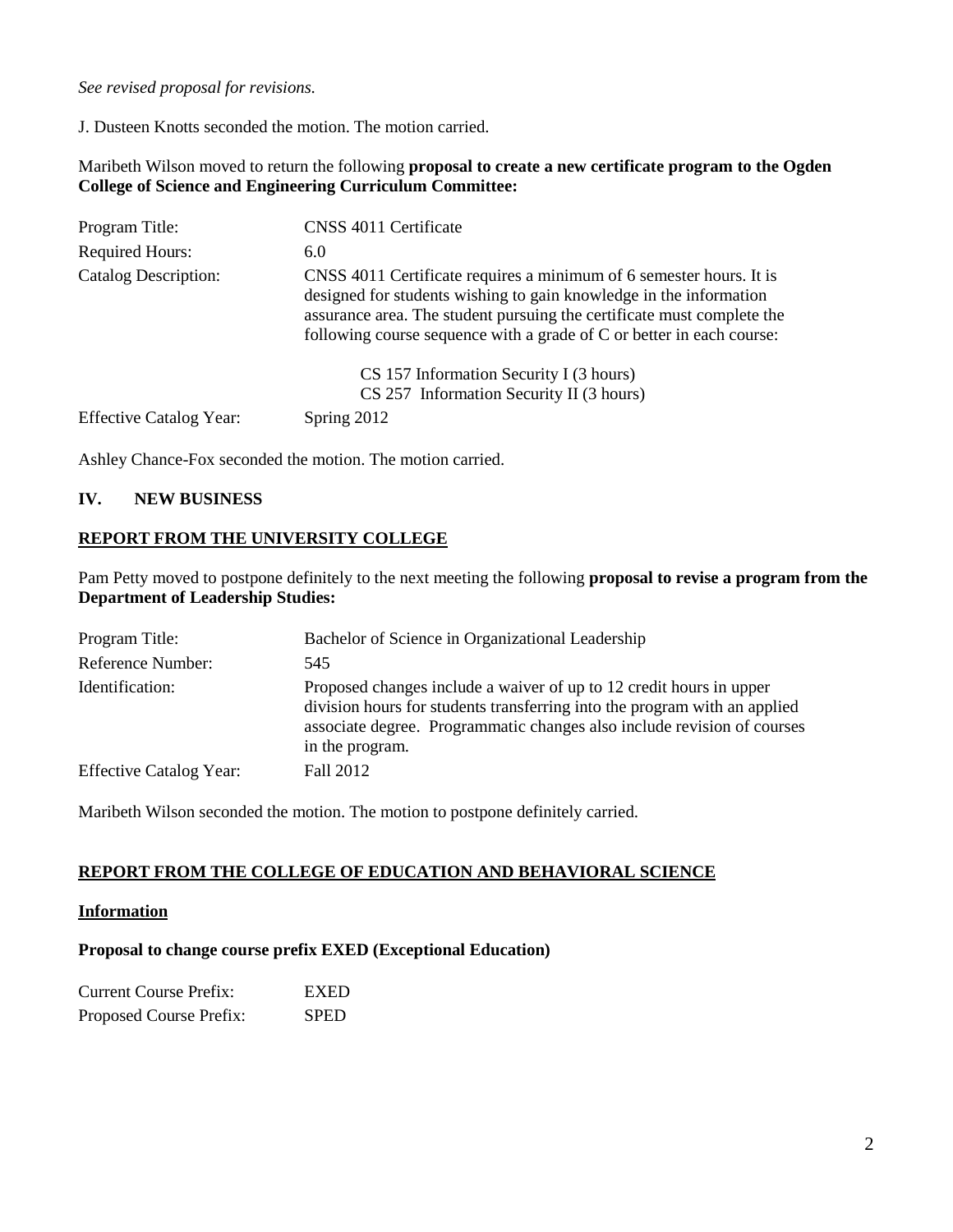| Course Numbers to be.         | <b>200</b> | 416 | 431 |
|-------------------------------|------------|-----|-----|
| included under the new        | 330        | 417 | 432 |
| course prefix (Subject Area): | 331        | 418 | 433 |
|                               | 332        | 419 | 434 |
|                               | 333        | 421 | 460 |
|                               | 334        | 422 | 490 |
|                               | 415        | 430 | 491 |
| Implementation:               | Fall 2012  |     |     |

### **CONSENT AGENDA**

J. Dusteen Knotts moved approval of the following **proposal to revise course prerequisites from the Department of Psychology:**

| Course Title:           | PSY 301 Statistics in Psychology                                                              |
|-------------------------|-----------------------------------------------------------------------------------------------|
| Credit Hours:           | 3.0                                                                                           |
| Current prerequisites:  | PSY 210, PSY 211, and MATH 116 (or higher math course), all with a<br>grade of "C" or better. |
| Proposed prerequisites: | PSY 210 and PSY 211 with a grade of "C" or better.                                            |
| Implementation:         | Fall 2012                                                                                     |

Maribeth Wilson seconded the motion. The motion carried.

#### **ACTION AGENDA**

Ashley Chance-Fox moved approval of the following **proposal to revise a program from the Department of Psychology:**

| Program Title:                 | Psychology Extended Major                                                                                                                                                                                            |
|--------------------------------|----------------------------------------------------------------------------------------------------------------------------------------------------------------------------------------------------------------------|
| Reference Number:              | 591                                                                                                                                                                                                                  |
| Identification:                | Establish a minimum mathematics requirement as follows: MATH 183<br>(recommended), or other mathematics course (excluding MATH 109) or<br>ACT score that satisfies the mathematics General Education<br>requirement. |
| <b>Effective Catalog Year:</b> | Fall 2012                                                                                                                                                                                                            |

Maribeth Wilson seconded the motion. The motion carried

### J. Dusteen Knotts **moved approval of the following proposal to revise a program from the Department of Psychology:**

| Program Title:    | Psychology Extended Major                                                                                                                                                                                            |
|-------------------|----------------------------------------------------------------------------------------------------------------------------------------------------------------------------------------------------------------------|
| Reference Number: | 760                                                                                                                                                                                                                  |
| Identification:   | Establish a minimum mathematics requirement as follows: MATH 183<br>(recommended), or other mathematics course (excluding MATH 109) or<br>ACT score that satisfies the mathematics General Education<br>requirement. |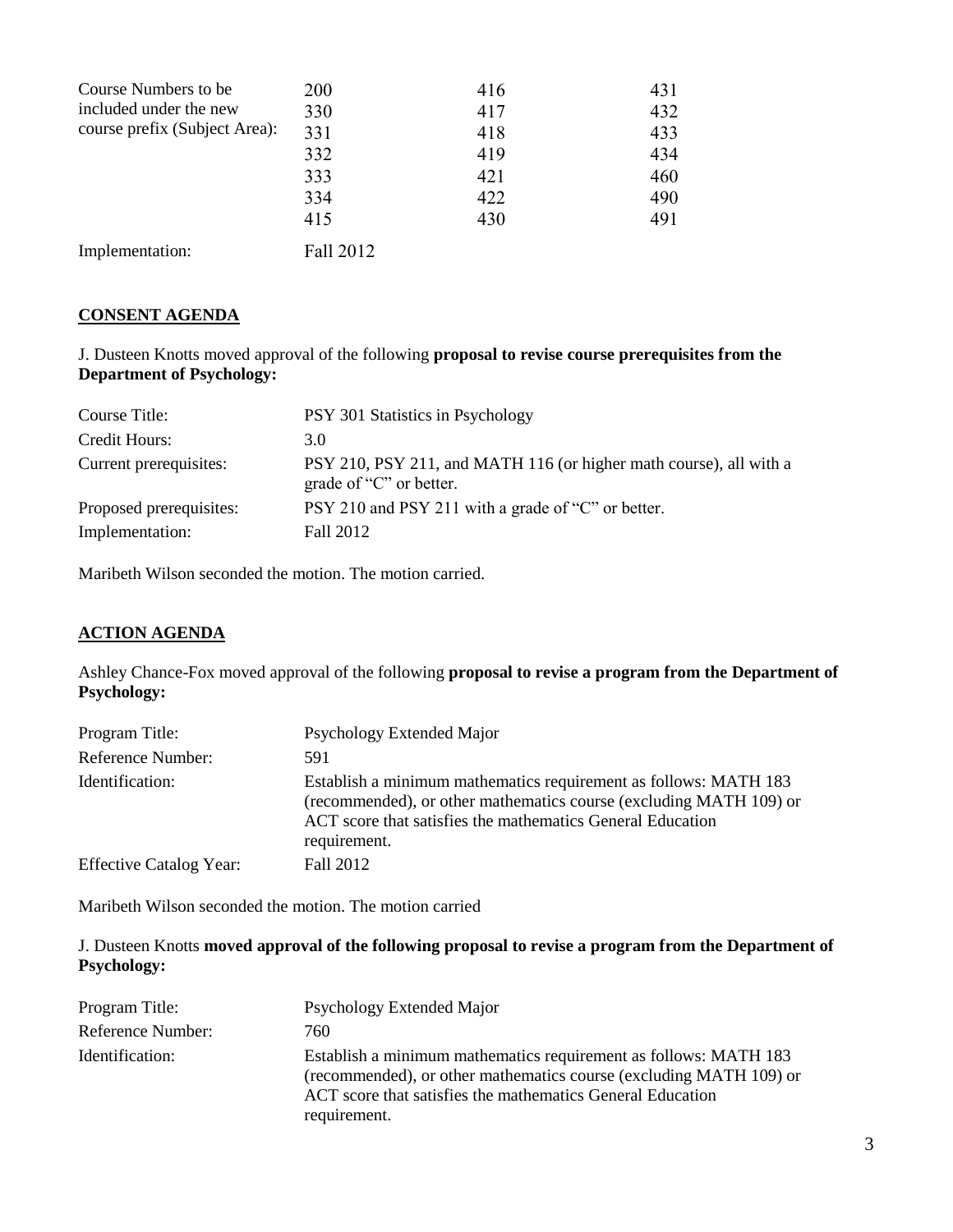Effective Catalog Year: Fall 2012

Grace Lartey seconded the motion. The motion carried.

## **REPORT FROM THE OGDEN COLLEGE OF SCIENCE AND ENGINEERING**

#### **CONSENT AGENDA**

Grace Lartey moved approval of the consent agenda.

### **Department of Biology:**

### **Suspend a course**

| Course Title:   | BIOL 389 Cooperative Education in Biology II  |
|-----------------|-----------------------------------------------|
| Credit Hours:   | 3.0                                           |
| Implementation: | Fall 2012                                     |
|                 |                                               |
| Course Title:   | BIOL 469 Cooperative Education in Biology III |
| Credit Hours:   | 3.0                                           |
| Implementation: | Fall 2012                                     |
|                 |                                               |

## **Department of Architectural & Manufacturing Sciences:**

### **Revise course corequisites**

| Course Title:                | AMS 261 Construction Methods and Materials |
|------------------------------|--------------------------------------------|
| Credit Hours:                | 3.0                                        |
| <b>Current Corequisites:</b> | AMS 262                                    |
| Proposed Corequisites:       | None                                       |
| Implementation:              | Spring 2012                                |
| Course Title:                | <b>AMS</b> 262 Construction Laboratory     |
| Credit Hours:                | 1.0                                        |
| <b>Current Corequisites:</b> | AMS 261                                    |
| Proposed Corequisites:       | None                                       |
| Implementation:              | Spring 2012                                |
|                              |                                            |

### **Department of Mathematics and Computer Science:**

| <b>Revise course prerequisites</b> |                                                                                      |
|------------------------------------|--------------------------------------------------------------------------------------|
| Course Title:                      | CS 239 Problem Solving with Computational Techniques                                 |
| Credit Hours:                      | 3.0                                                                                  |
| <b>Current Prerequisites:</b>      | Math 117 or higher                                                                   |
| <b>Proposed Prerequisites:</b>     | Math 117 with a grade of C or better or placement into a science<br>calculus course. |
| Implementation:                    | Fall 2012                                                                            |
| Course Title:                      | CS 251 Introduction to Database                                                      |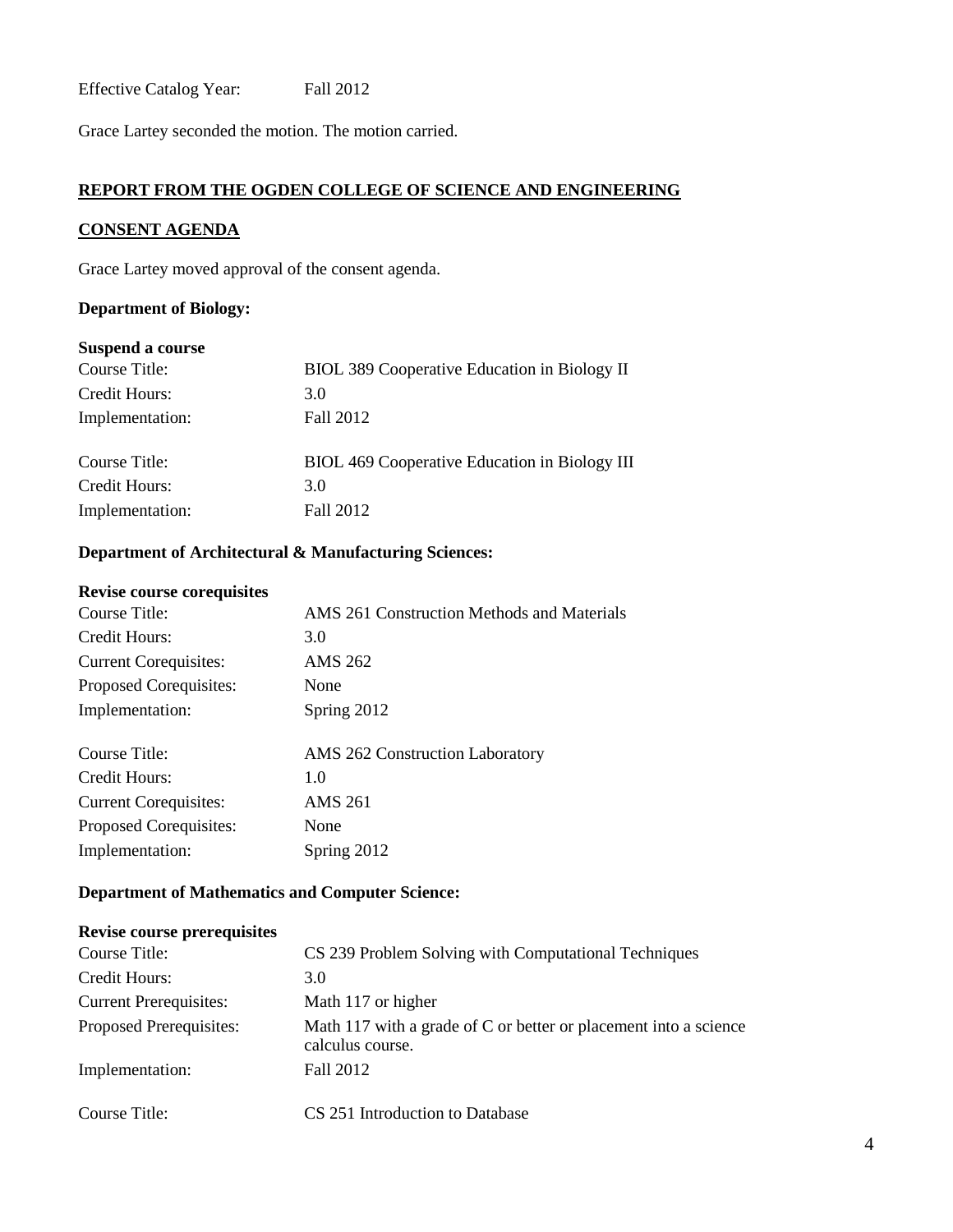| Credit Hours:                 | 3.0                                  |
|-------------------------------|--------------------------------------|
| <b>Current Prerequisites:</b> | CS 181                               |
| Proposed Prerequisites:       | $CS$ 181 with a grade of C or better |
| Implementation:               | Fall 2012                            |

Course Title: CS 270 Introduction to Web Programming Credit Hours: 3.0 Implementation: Fall 2012

Current Prerequisites: CS 146, or CS 170, or CS 180 Proposed Prerequisites: CS 146, or CS 170, or CS 180 with grades of C or better

| Course Title:                  | CS 325 Computer Systems Hardware and Software |
|--------------------------------|-----------------------------------------------|
| Credit Hours:                  | 3.O                                           |
| <b>Current Prerequisites:</b>  | CS 181                                        |
| <b>Proposed Prerequisites:</b> | $CS$ 181 with a grade of C or better          |
| Implementation:                | Fall 2012                                     |

| Course Title:                 | CS 370 XML and Web Programming               |
|-------------------------------|----------------------------------------------|
| Credit Hours:                 | 3.0                                          |
| <b>Current Prerequisites:</b> | CS 270 & CS 280                              |
| Proposed Prerequisites:       | CS 270 and CS 280 with grades of C or better |
| Implementation:               | Fall 2012                                    |

Credit Hours: 3.0 Current Prerequisites: CS 280 Implementation: Fall 2012

Course Title: CS 381 Intro to Computer Networks Proposed Prerequisites: CS 280 with a grade of C or better

Credit Hours: 3.0 Current Prerequisites: CS 381 & CS 325 Implementation: Fall 2012

Course Title: CS 450 Computer Networks Proposed Prerequisites: CS 381 and CS 325 with grades of C or better

| Course Title:                 | CS 496 Senior Project and Professional Practice |
|-------------------------------|-------------------------------------------------|
| Credit Hours:                 | 30                                              |
| <b>Current Prerequisites:</b> | CS 360 & CS 396                                 |
| Proposed Prerequisites:       | CS 360 and CS 396 with grades of C or better    |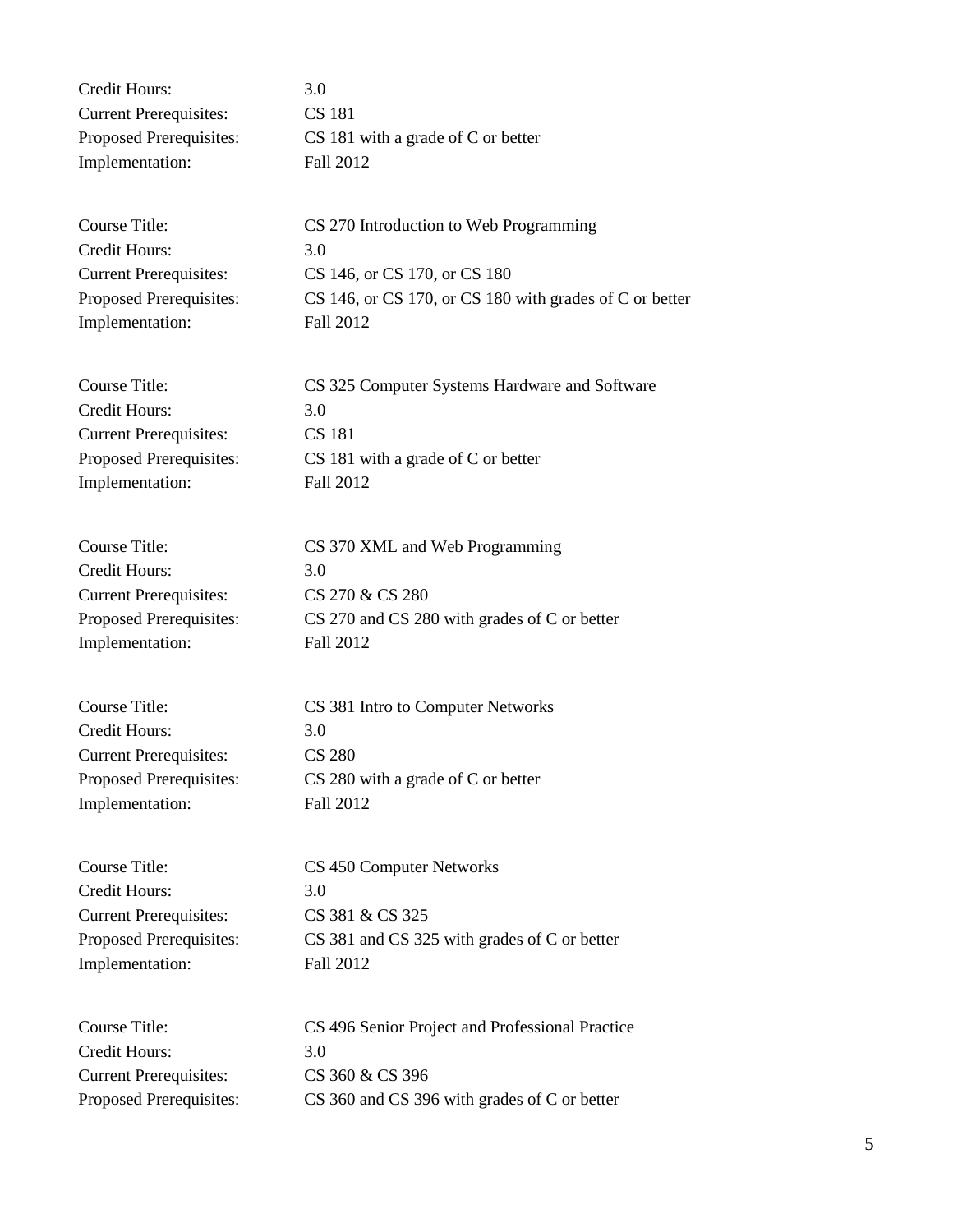Implementation: Fall 2012

| Course Title:                 | MATH 304 Functions, Applications, and Explorations                                                                                     |
|-------------------------------|----------------------------------------------------------------------------------------------------------------------------------------|
| Credit Hours:                 | 3.0                                                                                                                                    |
| <b>Current Prerequisites:</b> | Math 136                                                                                                                               |
| Proposed Prerequisites:       | Math 136 with a grade of C or better, or permission of instructor.                                                                     |
| Implementation:               | Fall 2012                                                                                                                              |
| Course Title:                 | <b>MATH 421 Problem Solving for Secondary Teachers</b>                                                                                 |
| Credit Hours:                 | 3.0                                                                                                                                    |
| <b>Current Prerequisites:</b> | Math 307 and 310; or Math 382 and 323; or permission of instructor.                                                                    |
| Proposed Prerequisites:       | Math 307 and 310 both with grades of C or better; or Math 382 and 323<br>both with grades of C or better; or permission of instructor. |
| Implementation:               | Fall 2012                                                                                                                              |
| Course Title:                 | MATH 423 Geometry II                                                                                                                   |
| Credit Hours:                 | 3.0                                                                                                                                    |
| <b>Current Prerequisites:</b> | Math 323                                                                                                                               |
| Proposed Prerequisites:       | Math 323 with a grade of C or better, or permission of instructor.                                                                     |
| Implementation:               | Fall 2012                                                                                                                              |

## **Department of Physics and Astronomy:**

### **Revise course prerequisites**

| Course Title:                 | PHYS 316 Computational Physics                   |
|-------------------------------|--------------------------------------------------|
| Credit Hours:                 | 3.0                                              |
| <b>Current Prerequisites:</b> | PHYS 265 and CS 240                              |
| Proposed Prerequisites:       | PHYS 265 or permission of instructor.            |
| Implementation:               | Fall 2012                                        |
| Course Title:                 | PHYS 318 Data Acquisition Using LabVIEW          |
| Credit Hours:                 | 3.0                                              |
| <b>Current Prerequisites:</b> | PHYS 265 and CS 240 or permission of instructor. |
| Proposed Prerequisites:       | PHYS 265 or permission of instructor.            |
| Implementation:               | Fall 2012                                        |
|                               |                                                  |

Brent Oglesbee seconded the motion. The motion carried.

## **ACTION AGENDA**

Maribeth Wilson moved approval of the following **proposal to make multiple revisions to a course from the Department of Biology:**

| Course Title: | BIOL 369 Cooperative Education in Biology I |
|---------------|---------------------------------------------|
| Credit Hours: | 3.0                                         |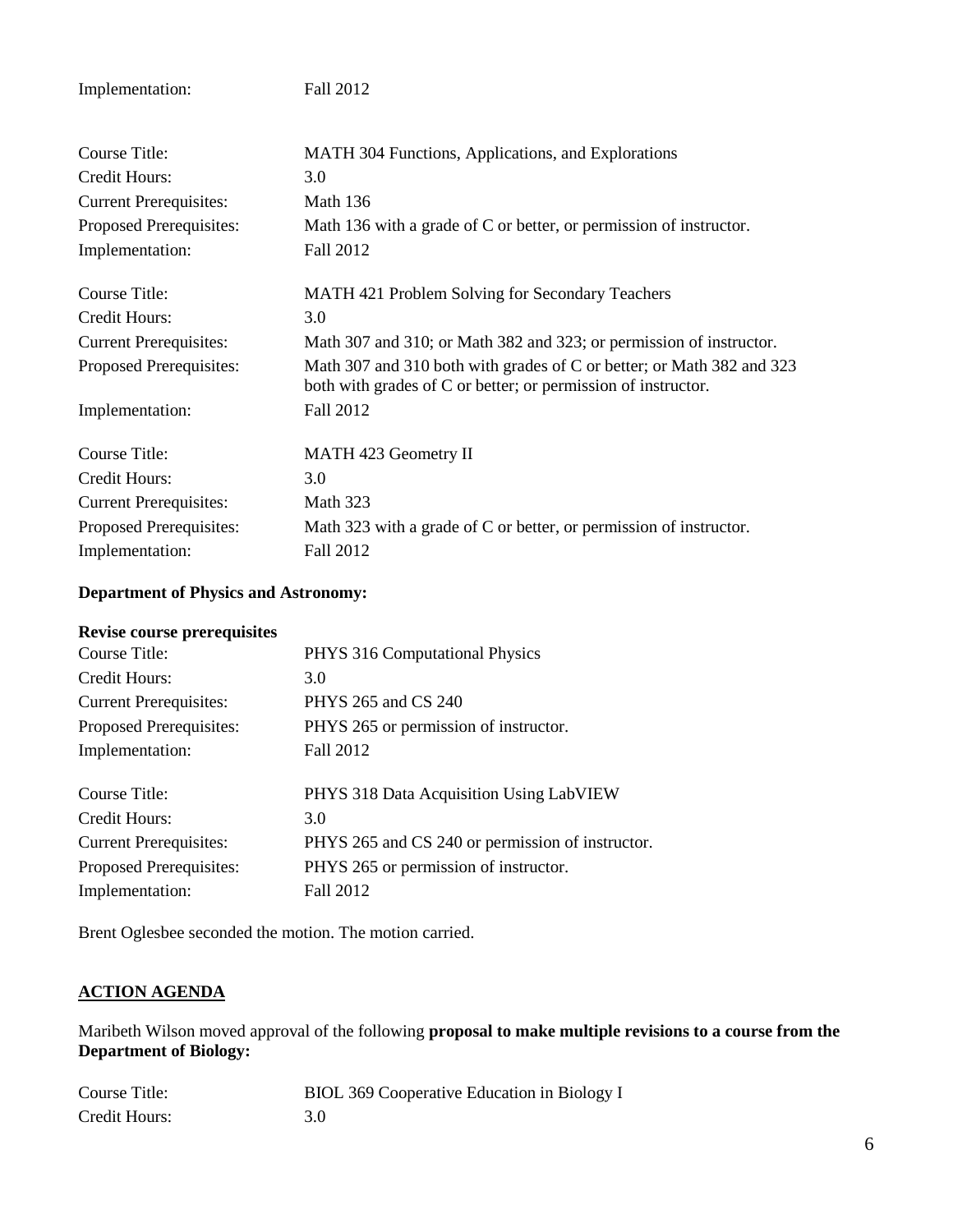| <b>Current Prerequisites:</b>   | Sophomore or junior standing                                                                                                                                                                                                                      |
|---------------------------------|---------------------------------------------------------------------------------------------------------------------------------------------------------------------------------------------------------------------------------------------------|
| Proposed Prerequisites:         | BIOL 120/121 and BIOL 122/123 with a grade of "C" or higher and<br>consent of instructor                                                                                                                                                          |
| <b>Current Catalog Listing:</b> | Practical out-of-classroom experience in a supervised work situation<br>with a cooperating business, industry, or government agency,<br>emphasizing application of knowledge and skills in specific areas of<br>biology.                          |
| Proposed Catalog Listing:       | Practical out-of-classroom experience in a supervised work or research<br>environment with a cooperating business, industry, government agency<br>or laboratory, emphasizing application of knowledge and skills in<br>specific areas of biology. |
| <b>Current Credit Hours:</b>    | 3.0                                                                                                                                                                                                                                               |
| <b>Proposed Credit Hours:</b>   | $1.0 - 03.0$                                                                                                                                                                                                                                      |
| Implementation:                 | Fall 2012                                                                                                                                                                                                                                         |

Brent Oglesbee seconded the motion. The motion carried.

Maribeth Wilson moved approval of the following **proposal to revise a program from the Department of Architecture and Manufacturing Sciences:**

| Program Title:                 | <b>Architectural Science</b>                                                                                                 |
|--------------------------------|------------------------------------------------------------------------------------------------------------------------------|
| Reference Number:              | 518                                                                                                                          |
| Identification:                | Remove the following courses from the major:<br>AMS 120<br><b>AMS 175</b><br>3 hours of Architectural electives<br>$\bullet$ |
| <b>Effective Catalog Year:</b> | Fall 2012                                                                                                                    |

J. Dusteen Knotts seconded the motion. The motion carried.

J. Dusteen Knotts moved approval of the following **proposals to revise programs from the Department of Biology:**

| Program Title:                 | Major in Biology (without a minor)                    |
|--------------------------------|-------------------------------------------------------|
| Reference Number:              | 525                                                   |
| Identification:                | Elimination of BIOL 389 as an Biology elective option |
| <b>Effective Catalog Year:</b> | Fall 2012                                             |
| Program Title:                 | Major in Biology (with a minor)                       |
| Reference Number:              | 617                                                   |
| Identification:                | Elimination of BIOL 389 as an Biology elective option |
| <b>Effective Catalog Year:</b> | Fall 2012                                             |

Maribeth Wilson seconded the motion. The motion carried.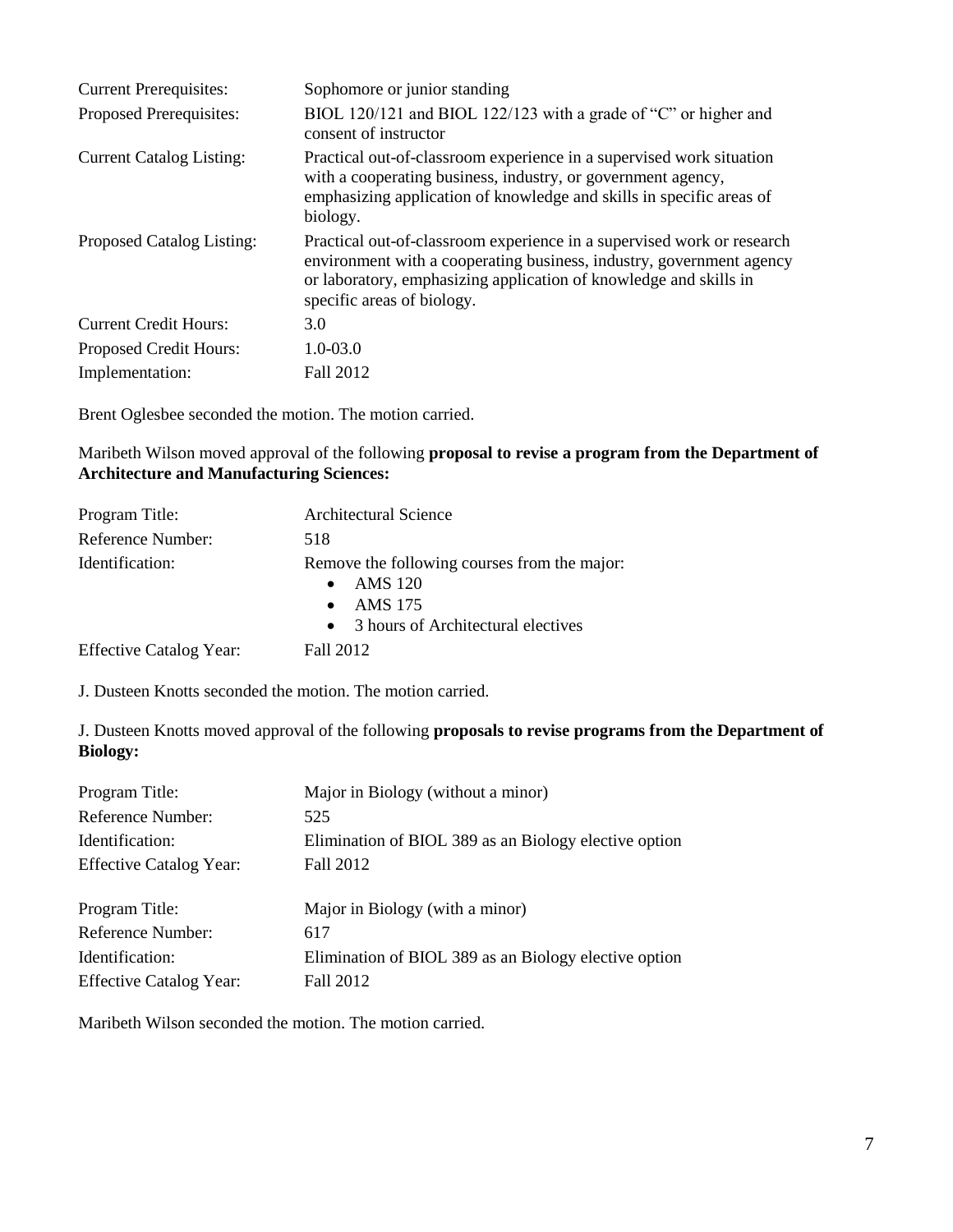### **REPORT FROM THE COLLEGE OF HEALTH AND HUMAN SERVICES:**

### **ACTION AGENDA**

Ashley Chance-Fox moved approval of the following **proposal to revise a program from the Department of Family and Consumer Sciences:**

| Program Title:                 | <b>Family and Consumer Sciences</b>                                                                                                                                                                                                                                                                                                                                                                                                                                                                                                                                                                                            |
|--------------------------------|--------------------------------------------------------------------------------------------------------------------------------------------------------------------------------------------------------------------------------------------------------------------------------------------------------------------------------------------------------------------------------------------------------------------------------------------------------------------------------------------------------------------------------------------------------------------------------------------------------------------------------|
| Reference Number:              | 563                                                                                                                                                                                                                                                                                                                                                                                                                                                                                                                                                                                                                            |
| Identification:                | Removing FACS 410 Internship as a requirement in the Child<br>Studies concentration<br>Addition of an approved upper-level elective in the Child Studies<br>$\bullet$<br>concentration, chosen in conjunction with advisor.<br>Courses that could be used as an elective include:<br>$\Omega$<br>o<br>FACS 391 Risk and Resilience<br>$\circ$<br>FACS 393 Play and Child Development<br>$\circ$<br>FACS 395 Child and Family Stress<br>$\circ$<br>FACS 396 Adoption Research and Theory<br>$\circ$<br>FACS 410 Internship<br>$\circ$<br>Other elective courses not listed here could be chosen in<br>conjunction with advisor. |
| <b>Effective Catalog Year:</b> | Fall 2012                                                                                                                                                                                                                                                                                                                                                                                                                                                                                                                                                                                                                      |

Grace Lartey seconded the motion. The motion carried.

#### **REPORT FROM THE POTTER COLLEGE OF ARTS AND LETTERS**

#### **ACTION AGENDA**

Ashley Chance-Fox moved approval of the following **proposal to revise course credit hours from the Department of Political Science:**

| Course Title:                | PS 499 Senior Seminar in Government |
|------------------------------|-------------------------------------|
| <b>Current Credit Hours:</b> | 10                                  |
| Proposed Credit Hours:       | 3.0                                 |
| Implementation:              | Fall 2012                           |

Maribeth Wilson seconded the motion. The motion carried.

Maribeth Wilson moved approval of the following **proposal to create a new course from the Department of Philosophy and Religion:**

| Course Title:               | RELS 317 Confucianism                                                                                                                                                                                                                        |
|-----------------------------|----------------------------------------------------------------------------------------------------------------------------------------------------------------------------------------------------------------------------------------------|
| Abbr. Course Title:         | Confucianism                                                                                                                                                                                                                                 |
| Credit Hours:               | 3.0                                                                                                                                                                                                                                          |
| Prerequisites/corequisites: | None                                                                                                                                                                                                                                         |
| Catalog Listing:            | A survey of the evolution of Chinese Confucian thought, from the<br>ethical and ritual considerations of Confucius, through the scholastic<br>self-cultivation of Zhu Xi, to the ecological and gender concerns of<br>modern New Confucians. |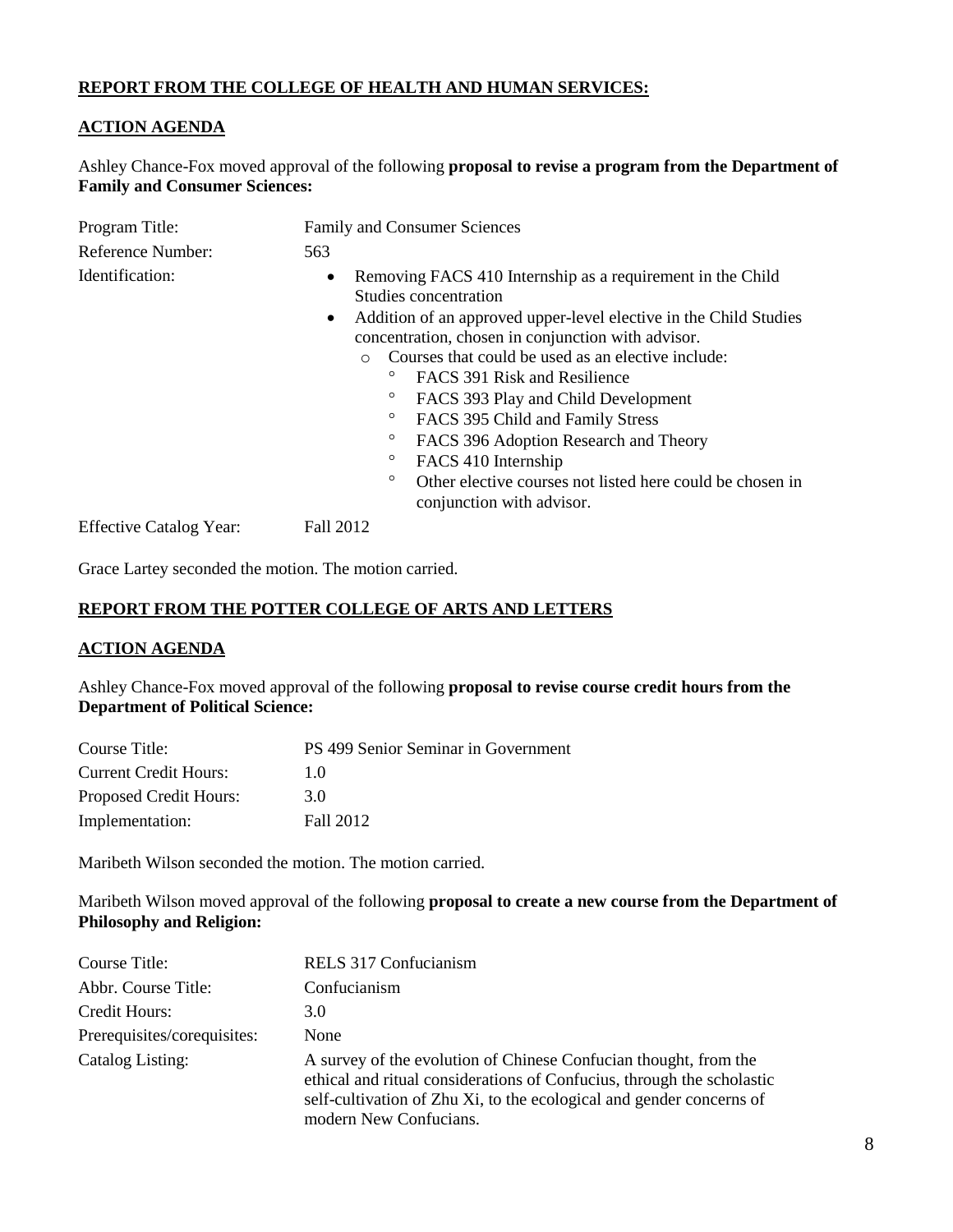Implementation: Fall 2012

Grace Lartey seconded the motion. The motion carried.

J. Dusteen Knotts moved approval of the following **proposal to create a new course from the Department of Philosophy and Religion:**

| Course Title:               | RELS 318 Daoism                                                                                                                                                                   |
|-----------------------------|-----------------------------------------------------------------------------------------------------------------------------------------------------------------------------------|
| Abbr. Course Title:         | Daoism                                                                                                                                                                            |
| Credit Hours:               | 3.0                                                                                                                                                                               |
| Prerequisites/corequisites: | None                                                                                                                                                                              |
| Catalog Listing:            | A survey of the evolution of Chinese Daoism, from its appearance as a<br>philosophical school c.400 BCE, through its later iterations in a variety<br>of religious organizations. |
| Implementation:             | Fall 2012                                                                                                                                                                         |

Brent Oglesbee seconded the motion. The motion carried.

Brent Oglesbee moved approval of the following **proposal to create a new course from PCAL Interdisciplinary Studies:**

| Course Title:       | PCAL 175 Potter College of Arts & Letters University Experience                                                                                                                                                                                                                                                                                                                                                             |
|---------------------|-----------------------------------------------------------------------------------------------------------------------------------------------------------------------------------------------------------------------------------------------------------------------------------------------------------------------------------------------------------------------------------------------------------------------------|
| Abbr. Course Title: | <b>PCAL University Experience</b>                                                                                                                                                                                                                                                                                                                                                                                           |
| Credit Hours:       | 3.0                                                                                                                                                                                                                                                                                                                                                                                                                         |
| Prerequisites:      | For first year or transfer students with fewer than 6 hours of credit in<br>declared major                                                                                                                                                                                                                                                                                                                                  |
| Catalog Listing:    | Transition to the university experience geared towards first year<br>students. Topics include academic skills, critical thinking skills, library<br>education, campus resources, and personal development. Special<br>emphasis on careers and degree programs related to the fields within<br>Potter College of Arts & Letters. Course is restricted to those with<br>majors, including exploratory, within Potter College. |
| Implementation:     | Fall 2012                                                                                                                                                                                                                                                                                                                                                                                                                   |

Maribeth Wilson seconded the motion. The motion carried.

Grace Lartey moved approval of the following **proposal to revise a program from the Department of Political Science:**

| Program Title:    | Major in Political Science                                 |
|-------------------|------------------------------------------------------------|
| Reference Number: | 686                                                        |
| Identification:   | • Required hours lowered from 19 to $*18$                  |
|                   | • Elective hours raised from 15 to 18                      |
|                   | • Overall number of credit hours lowered from 34 to 33     |
|                   | • PS 499 is being converted to a three hour course         |
|                   | $\sim$ DS 201 DS 250 DS 260 DS 301 and DS 330 changed from |

• PS 201, PS 250, PS 260, PS 301, and PS 330 changed from required courses to \**restricted electives;* PS 435 added as a restricted elective.